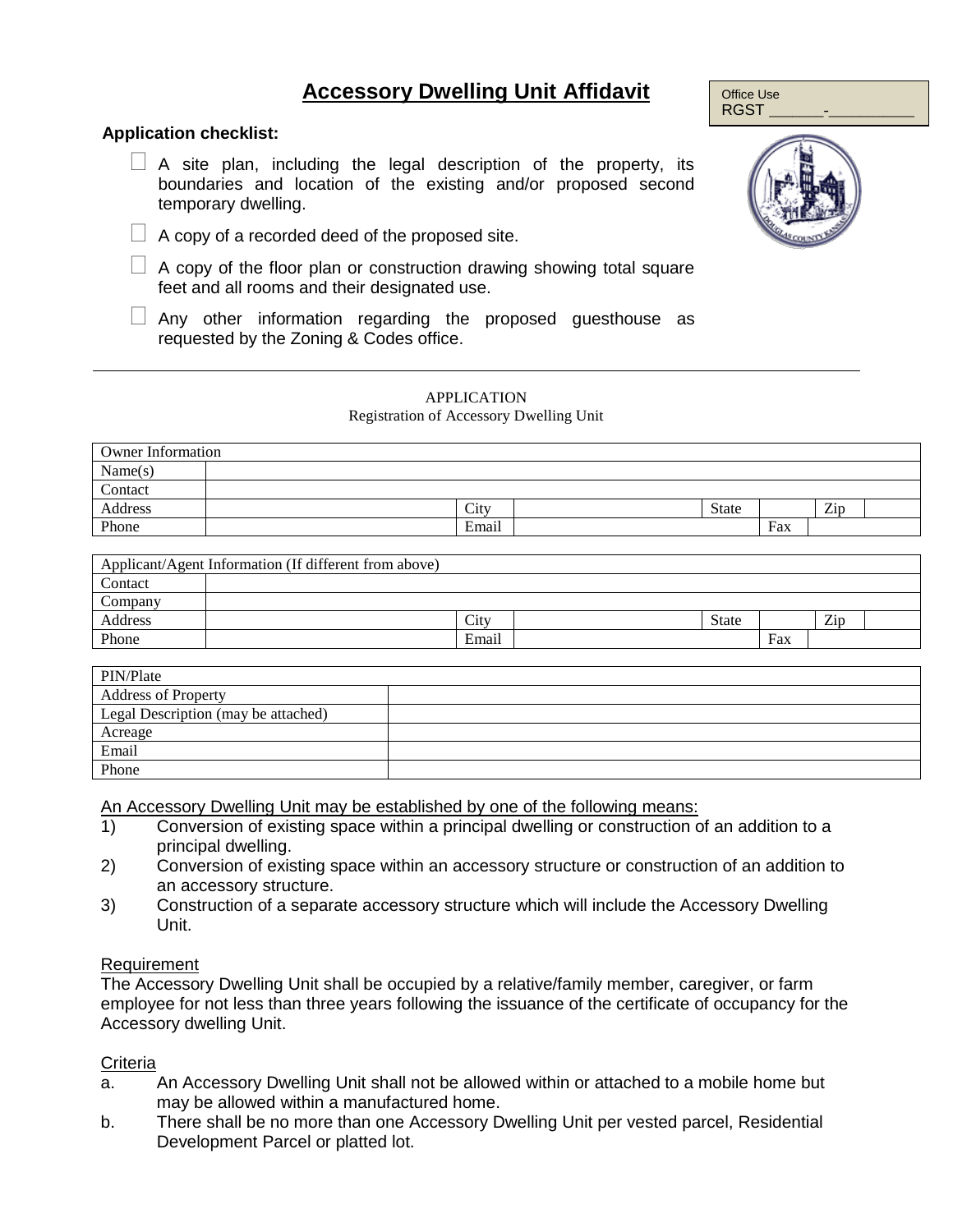- c. All Accessory Dwelling Units, whether new construction or conversion of existing space, shall comply with the Douglas County Construction Codes.
- d. An Accessory Dwelling Unit may be located in a structure which the Zoning and Codes Director has determined is a legal nonconforming structure with respect to building height or setbacks provided any addition to the structure does not extend or increase the degree of nonconformity.
- e. The following standards apply to all Accessory Dwelling Units:
	- 1) The Accessory Dwelling Unit, if located in a newly constructed detached accessory structure, shall be located a minimum distance of 25 ft from the primary structure.
	- 2) An Accessory Dwelling Unit that is located within or attached to the principal dwelling may utilize the same septic system and water source as the principal dwelling provided the septic system is adequately sized per the Douglas County Health Department requirements.
	- 3) A detached Accessory Dwelling Unit shall have a water source and septic system that are separate from those serving the principal dwelling.
- f. The following area requirements apply to a detached Accessory Dwelling Unit:
	- 1) A minimum of 3 acres outside the regulatory floodplain must be provided for the septic systems of the principal dwelling and Accessory Dwelling Unit (6 acres total) if the dwellings are served by Rural Water or other public water source.
	- 2) A minimum of 5 acres outside the regulatory floodplain must be provided for the septic systems of the principal dwelling and Accessory Dwelling Unit (10 acres total) if the dwellings are served by well water.
- g. The Accessory Dwelling Unit and the principal dwelling unit shall share a common access drive unless a new access is approved by the County Engineer. To the greatest extent feasible, existing driveways shall be utilized.
- h. An Accessory Dwelling Unit may have an area of up to 1,000 sq ft. This area may be increased to 1,400 sq ft provided the area of the Accessory Dwelling Unit is not greater than 80% of the area of the primary dwelling.
- i. Separate sale or ownership of an Accessory Dwelling Unit is prohibited, unless the parcel or lot is subdivided in accordance with the Subdivision Regulations, creating a separate lot or Residential Development Parcel for each dwelling.
- j. The Accessory Dwelling Unit may be rented, but shall not be used as a short term lodging use such as a Bed & Breakfast or motel.
- k. An Accessory Dwelling Unit is subject to the same occupancy limits as the principal dwelling. (one family, or group living as a household unit--limited to 4 adults if any of the residents are not related

The Zoning & Codes Director shall review the applicants request with the following criteria to determine if the permit may be processed administratively:

**NOW, THEREFORE,** the undersigned hereby certifies to Douglas County, Kansas, its departments and employees, as follows:

(1) I agree to be in compliance with the above outlined criteria.

Under oath and penalty of perjury, the undersigned makes the foregoing certification.